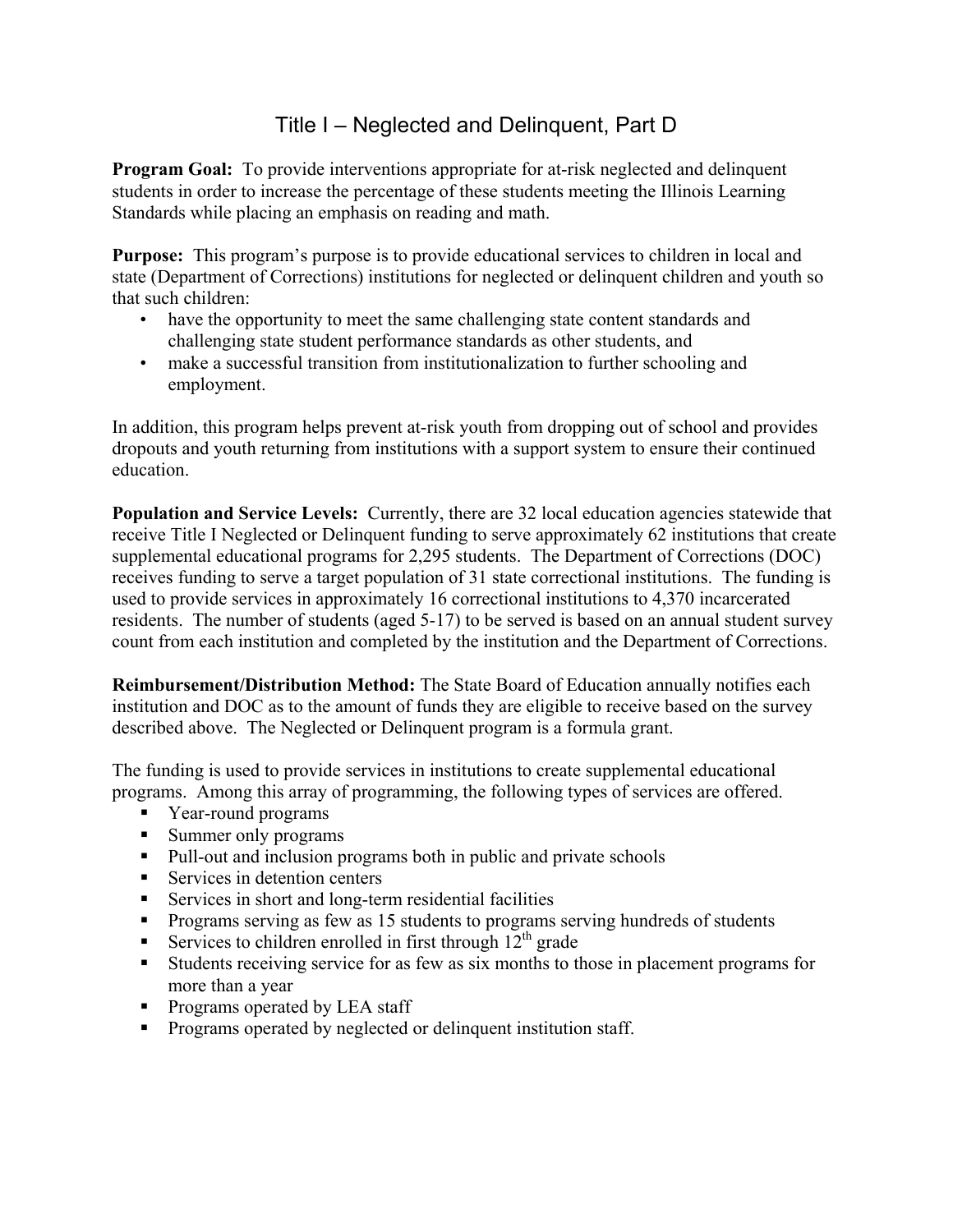**Eligibility:** Youth are eligible when they reside in a state agency -- DOC -- or private (local) institution for neglected or delinquent children are under age 21 and are entitled to a free public education not above grade 12.

- Institutions for delinquent children: (local/state DOC Juvenile Division): A public or private residential facility that is operated for the care of children who
	- o have been determined to be delinquent or in need of supervision; and
	- o have had an average length of stay in the institution of at least 30 days.
- Institutions for neglected children (local): A public or private residential institutions, other than a foster home, that is operated for the care of children who
	- o have been committed to the institution or voluntarily placed in the institution under state law because of abandonment, neglect or death of the parents or guardian;
	- o have had an average length of stay in the institution for at least 30 days.
- Adult Correctional Institutions: A facility in which persons are confined as a result of a conviction or a criminal offense, including persons less than 21 years of age.

**Monitoring/Technical Assistance:** A monitoring procedure has been developed and is used to monitor all neglected or delinquent programs in the state. Compliance monitoring of the Title I neglected or delinquent state and private institutions is an on-going procedure. Monitoring is performed to provide technical assistance to neglected or delinquent projects in an effort to comply with state and federal rules and regulations to bring about statewide program improvement, while increasing the level of compliance. Project compliance includes both adherence to Title I requirements and compliance with approved applications. The monitoring function employs three basic techniques:

- Reviewing documentation
- Interviewing project staff and/or participants
- Observing classroom or other project activities

Technical assistance is also a continuous process due to the complexities of the correctional system and the type of student population served in both correctional and private institutions. Many issues arise in the neglected or delinquent programs that require technical assistance.

**Performance Measures and Activities:** Services are evaluated based on an application process.

Since June 1977, the Illinois State Board of Education has participated in two federal U.S. Department of Education Corrections Evaluation Projects conducted by the National Council of Crime and Delinquency (NCCD).

 • "Feasibility Study to Improve the Quality and Availability of Educational Data on Incarcerated Youth" (Completed June 1997)

 • "Case Studies of Promising Title I, Part D, Programs in Six States" (In Progress) The State of Illinois was selected to participate based on the agency's history of reporting justice system data to NCCD for other initiatives and for our ability to represent a range of juvenile correctional systems with regard to size, degree of centralization and degree of privatization.

The U.S. Department of Education and the NCCD have compiled promising practices case studies on six states using Title I, Part D (DOC) funds in particularly creative and innovative ways. Illinois' structure and educational delivery system, which delivers educational activities under an independent, statewide Corrections School District #428, is one such approach.